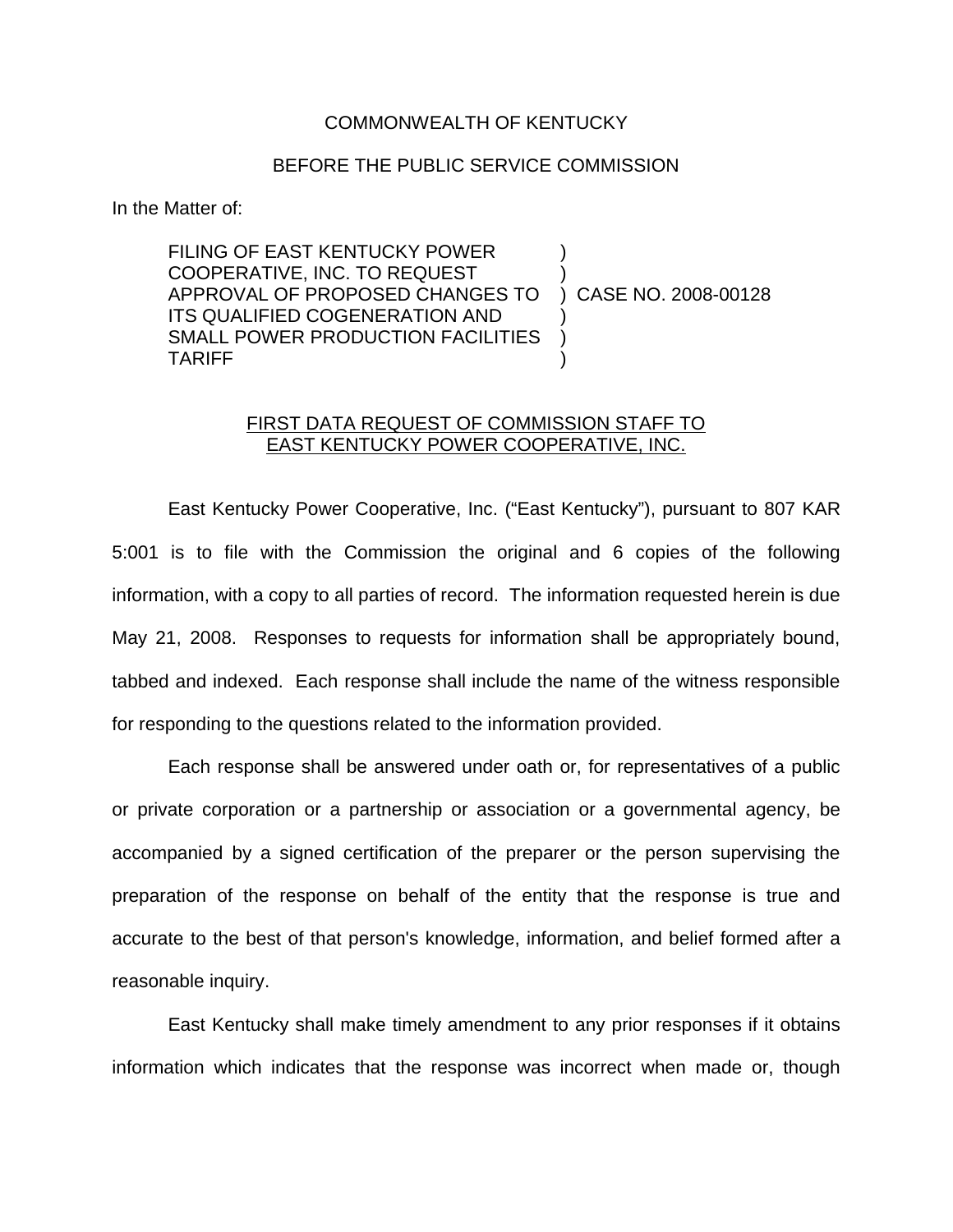correct when made, is now incorrect in any material respect. For any request to which East Kentucky fails or refuses to furnish all or part of the requested information, East Kentucky shall provide a written explanation of the specific grounds for its failure to completely and precisely respond.

Careful attention shall be given to copied material to ensure that it is legible. When the requested information has been previously provided in this proceeding in the requested format, reference may be made to the specific location of that information in responding to this request. When applicable, the requested information shall be separately provided for total company operations and jurisdictional operations.

1. Refer to Exhibit II of East Kentucky's March 31, 2008 Application ("the Application"), specifically, Section II.B.1. Explain why 100 MW is the amount of reduced load used in comparing costs based on East Kentucky's proposed capacity expansion plan with costs based on a capacity expansion plan that assumes a load reduction.

2. Refer to Exhibit II of the Application, specifically, Section II.B.2.a.

a. Explain whether the choice of 5 years as the length of contract is based solely on the fact that 5 years is the time period associated with forecasted rates.

b. Does the period of 5 years associated with forecasted rates refer to East Kentucky's in-house financial forecast? If no, explain to what it refers.

c. Is East Kentucky aware that other jurisdictional utilities allow for a term of only 1 year when the contract covers only the purchase of energy? Explain whether East Kentucky objects to a term less than 5 years for energy-only contracts.

3. Refer to Exhibit II of the Application, specifically, Section III, which deals with avoided costs.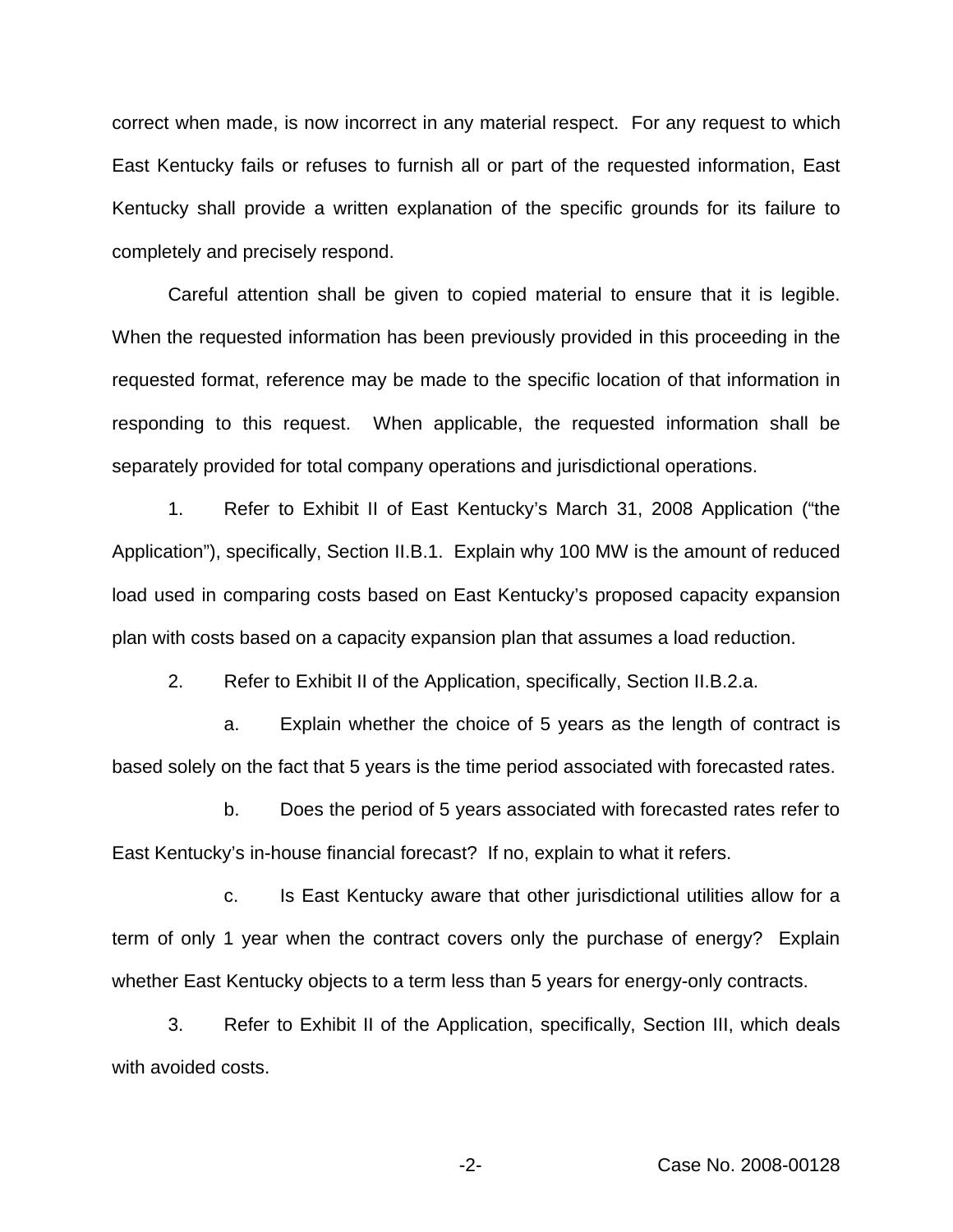a. In the paragraph under the heading **EKPC** Avoided Capacity Cost Calculation, the second sentence states that East Kentucky's "anticipated annual load growth is in the 70-80 MW range." The fourth sentence in the paragraph concludes with the phrase "is then divided by the average load growth to derive the avoided capacity cost for a given year." Does "average load growth" in the fourth sentence have the same meaning as "anticipated annual load growth" has in the second sentence? If no, explain what it means.

b. Explain why the difference in the costs of the 2 expansion plan scenarios is divided by the amount of average load growth to derive the avoided capacity cost rather than being divided by the amount of the load reduction.

c. Explain why 10 years is the period of time over which the avoided capacity cost is levelized.

4. Refer to page 1 of 2 of the CapacityCalc.pdf worksheet on the compact disc included with the Application.

a. Two columns on the right-hand side of the worksheet are headed "Supply-side" and "Demand-Side." Provide a narrative explanation and the calculations of how the Supply-side annual growth of 80.5 MW is reduced to 71.875 MW on the Demand-side.

b. Provide calculations showing how the levelized savings amounts, stated in \$/kW-YR in both the Supply-side and Demand-side columns, are adjusted for transmission losses to arrive at the amounts of levelized savings at the distribution substation.

-3- Case No. 2008-00128